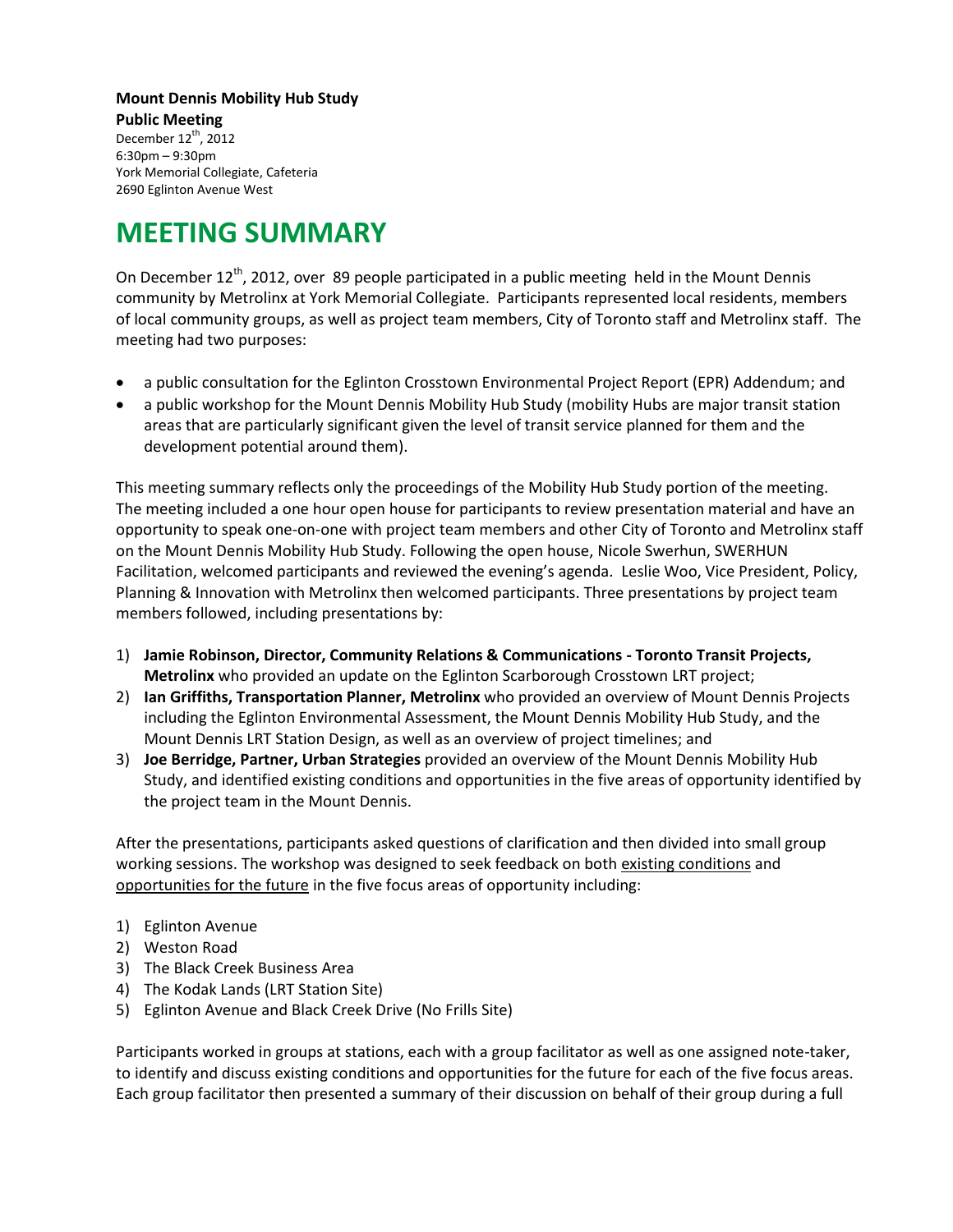room presentation. This report contains a summary of the feedback presented by each of the groups at the workshop (see Appendix A for the full meeting Agenda).

This report was drafted by Kate Green, Nicole Swerhun, Independent Facilitators for the Mount Dennis Mobility Hub Study as well as Franca Digiovanni and Ian Griffiths (Metrolinx), and Jed Kilbourn and Craig Lametti (Urban Strategies). If you have any comments on the report, please contact Franca Digiovanni at franca.digiovanni@metrolinx.com

Additional details regarding the EA Addendum and timeline:

- A summary of input received on the Eglinton-Scarborough Crosstown LRT EPR Addendum is included in a separate report, also available on the Crosstown website. On the same day, an online consultation launched on The Crosstown website where the display boards were posted along with questions for those who were unable to attend the Public Open House and workshop. The online consultation ran from December 12, 2012 until January 4, 2013.
- Between December 12, 2012 and January 4, 2013, eighteen respondents filled out the online survey on the Crosstown website.
- Between November 29 and December 4, 2012, 12,018 public notices for consultations relating to the West Environmental Assessment Addendum consultation were delivered via Canada Post to properties within an approximately 0.5 km radius of the area between Jane Street & Keele Street.
- Between November 29 and December 6, 2012, newspaper ads were published in the York Guardian and the Metro News Toronto, reaching an estimated audience of 1,343,496. All ads were printed in English.

### **QUESTIONS OF CLARIFICATION**

The following comments and questions of clarification were shared by participants following the overview presentations. Questions are listed chronologically. Answers, where provided, are included in *italics*.

- 1. How can the Mount Dennis Mobility Hub be green if the trains going through the neighbourhood are going to be diesel? *This is a long-standing concern in the community that we are aware of.*
- 2. I am interested in seeing the maintenance storage facility intensified to use the space better. Do we need the extra parking for the LRT trains? Now that the plans have changed, isn't it true that we don't need as much space for the storage facility. Why are we building a maintenance facility to hold LRT trains that are not coming for several years? *The long term plan requires the Maintenance & Storage Facility at Mount Dennis to accommodate more vehicles than will be using it in the immediate term.*
- 3. Why is the Eglinton LRT stopping at Weston Road and not going all the way to Jane? *Metrolinx is committed to building the LRT all the way to Jane, however west of Weston Road is planned for the next phase of funding. We have not de-committed, it will get built. The problem is that we need to figure out how to pay for the next phase.*
- 4. The LRT is a major piece of infrastructure, and that means there will be a lot of jobs created from this site. If people in the community are interested in creating local jobs, this is a great initiative.
- 5. How is your work here being integrated with the work being done by the City of Toronto with Eglinton Connects? *Lorna Day is in charge of the Eglinton Connects program and Metrolinx has been working very closely with her and her team. The improvement of the streetscape along Eglinton is the City's*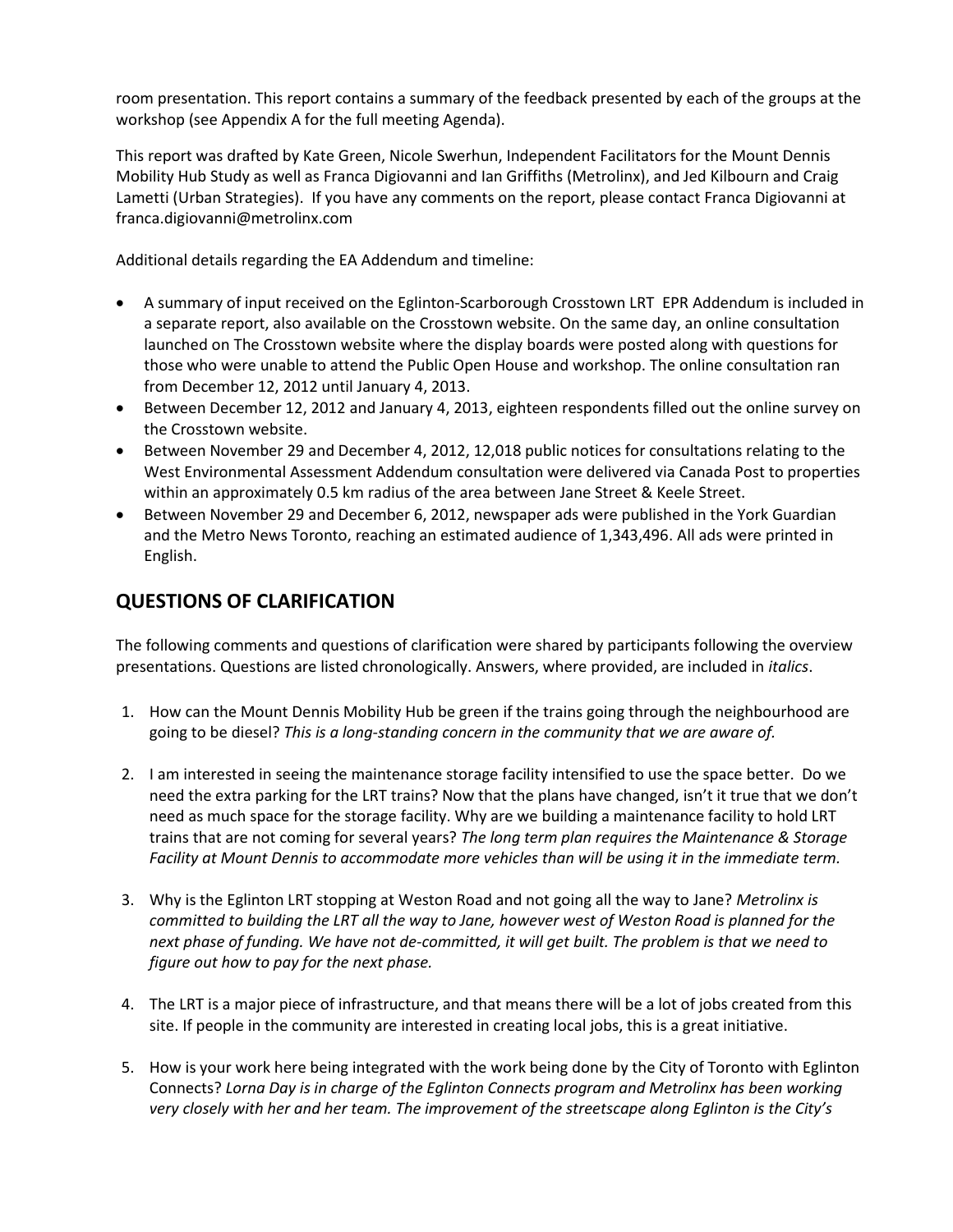*responsibility and we have been working with them. Note added by City staff after the meeting: At this time the streetscape improvements being shown as part of the Mobility Hub Study are not funded.*

- 6. Why is the LRT no longer going to Jane? *Line is terminating at Mount Dennis because it is a mobility hub so it is a full service station and can route transit from here. The current design preserves for the opportunity to go underground in the future. Also the reality is that the Metrolinx budget fixed and the increased expense of an underground station at Mount Dennis means that there is insufficient budget to have the line extend to Jane in Phase 1. .*
- 7. Who is responsible for refurbishing the Kodak building? What about the maintenance of the building? *Metrolinx owns the building and will be Metrolinx's responsibility to maintain it.*

### **FEEDBACK RECEIVED**

Feedback in this report is organized into five focus areas that were presented at the meeting including Eglinton Avenue; Weston Road; The Black Creek Business Area; The Kodak Lands (LRT Station Site); Eglinton Avenue and Black Creek Drive (No Frills Site). For each of the focus areas, participants provided their ideas and suggestions on both existing conditions (at most stations) and opportunities (at all stations).

### **1) Feedback on Eglinton Avenue**

- **1. Design the new LRT station as a destination and a link that helps connect the community.**  Suggestions included:
	- help reduce barriers; the new station should be open for pedestrians to walk through without paying a fare;
	- make sure the station is designed to be open and airy, using glass rather than concrete to increase visibility along Eglinton; and
	- some participants also suggested including a day care in the new station to replace the one being removed at Weston Rd. and Eglinton Ave.
- **2. Improve lighting in the underpass on Eglinton Ave. to make a unique and "funky" space.** Suggestions included:
	- **s**ome participants said that they liked the lighting in the new Queen St. and Dufferin Ave. underpass and suggest a similar approach to the Eglinton Ave. underpass;
	- participants also said that they did not want there to be a large wall at the underpass and suggested creating a planted slope similar to the Queen St. and Dufferin Ave. underpass; and
	- another suggestion to improve the space was add a small amount of retail or active space in the underpass.
- **3. Retain the parks and green setting but look for new uses that could be added to the parks to turn them into bigger destinations.** 
	- most participants thought it was important to maintain and improve the existing parks along Black Creek Drive and extend the park setting where possible;
	- participants suggested adding new uses that could draw people in such as a skate board park to Coronation Park or farmers market in front of the new community centre; and
	- one participant thought it might make sense to add new buildings to the parks so that there could be active uses on both sides of the street.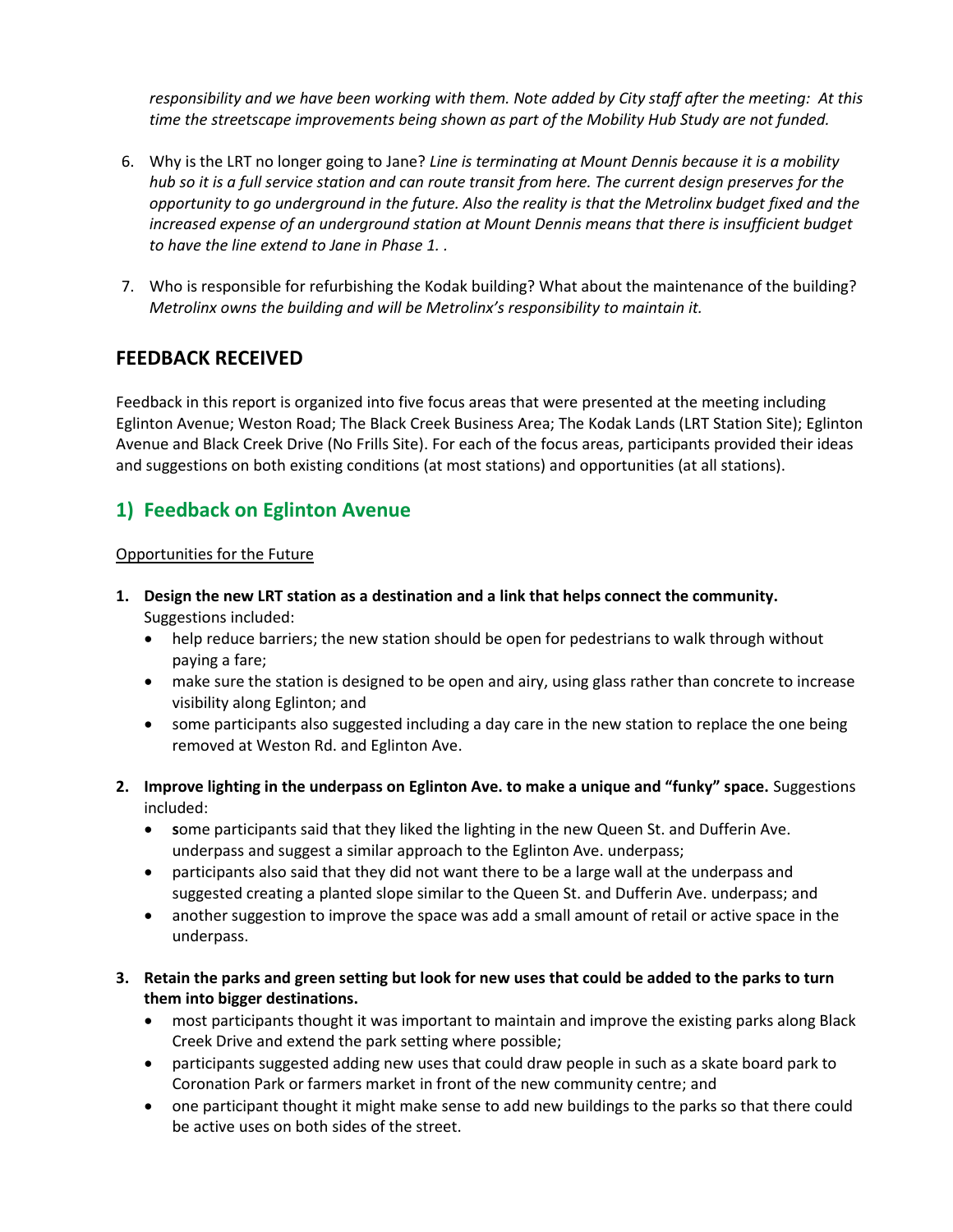- **4. Add separated bike lanes that connect to the transit station area or a multi-use pathway**. There was strong support among participants for separated bike lanes. Participants suggestions included:
	- ensuring that new bike lanes were separated from traffic to help improve pedestrian and cyclist safety;
	- using the removal of dedicated turning lanes and channelized turning lanes (where possible given levels of traffic) to enable the separated bike path to extend east from Jane to the station
	- connecting bike lanes along the north side of Eglinton to bike parking facilities at the Weston Road and Eglinton Avenue entrances to the station;
	- widening the sidewalk under the Eglinton bridge to accommodate bikes; and
	- adding a location to rent bikes.
	- One participant suggested adding a multi-use pathway to the elevated portion of the LRT alignment (like the high-line in New York)
- **5. Focussing streetscape improvements along Eglinton Avenue between Weston Road and Black Creek Drive in order to strengthen the connection between the Mount Dennis Community and the station with the new Community Centre.** Suggestions included:
	- creating a generous connection between the new station and the new York Community Centre along the north side of Eglinton with lots of street trees, pedestrian lighting and a streetscape design that emphasises the connection;
	- reducing barriers to pedestrian movement wherever possible, and improving lighting and safety on paths along Eglinton; and
	- extending the "green" landscape along Eglinton to connect the parks at Black Creek with the Eglinton Flats using more generous setbacks, street trees, green walls and landscaping
- **6. Some other suggestions on opportunities for Eglinton Ave. included:**
	- lowering or improving the wall between Weston Road and Black Creek Drive;
	- improving the streetscape with lots of lighting and landscaping;
	- having active uses along Eglinton at the No Frills site so that people walking from Mount Dennis of the shops there could stop and get a coffee on their way to the Community Centre
	- One participant suggested creating a traffic loop through the neighbourhood connecting Weston Road to Eglinton to avoid building the intersection; and
	- One participant suggested taking down the houses along Eglinton, west of Weston Road to improve connections between Jane and Mount Dennis Station.
- **7. Several participants were concerned with the additional traffic along Eglinton Avenue that the diversion of Jane Street busses would cause and the additional time that it would take to commute along Jane Street**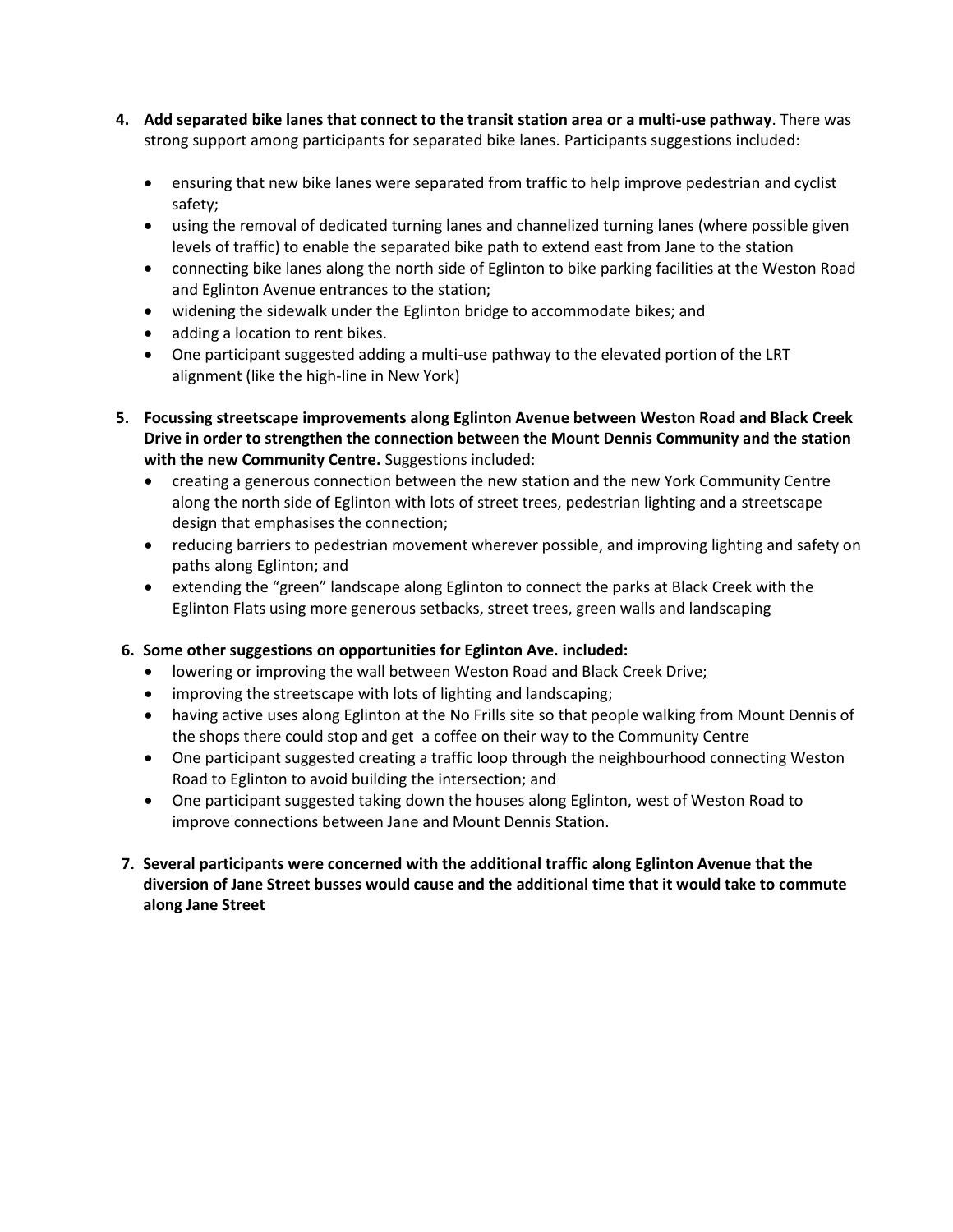### **Feedback on Weston Road**

### Existing Conditions

- **1. Weston Road currently lacks amenities.** Some participants felt that Weston Road would be improved if there was a green grocer and a "place to pick up a loaf of bread".
- **2. The intersection at Weston Road and Eglinton Ave. is currently very challenging** intersection for drivers, pedestrians and cyclists, but is an important connection for the community.

- **1. Weston Road has its own special character that needs to be refreshed, but not completely changed.** Some Participants said that Weston Road has an old main street feel that could be "refreshed", but like how it currently has "lots of character" and would like that character to be maintained.
- **2. Maximize the space in the LRT station plaza by including a mix of green space, hard surfaces, and market stalls that function as a community hub of activity and gathering place**. Suggestions for the future:
	- some participants also said that they like the "charming" existing Scotiabank building currently on the site, and suggest finding ways to incorporate the building in the station plaza
	- some participants also said that they would like the station plaza to connect to local parks and green space proposed for Eglinton Ave; and
	- some said that the connection from the plaza to the station should be short and attractive.
- **3. Some participants said that they feel what goes at the north east corner of Weston Road and Eglinton Ave is very important because it is a key connection to other areas in the community and in the City.** Suggestions:
	- some said that they would like the proposed station plaza to connect well with this intersection;
	- One suggestion was to "tame the intersection" by extending the plaza or adding bicycle traffic lights and bike lanes; and
	- One participant also suggested adding a library to this intersection to help make the intersection more of a community focal point.
- **4. Provide more parking and vehicle drop-off areas.** Participants suggested looking for places to locate underground parking for drivers, so they can have places to park when shopping in the area. Some participants also said that additional parking will be needed in the future when the LRT station is built because there will be more people being picked up and dropped off in vehicles in the neighbourhood, and will need places to park their cars.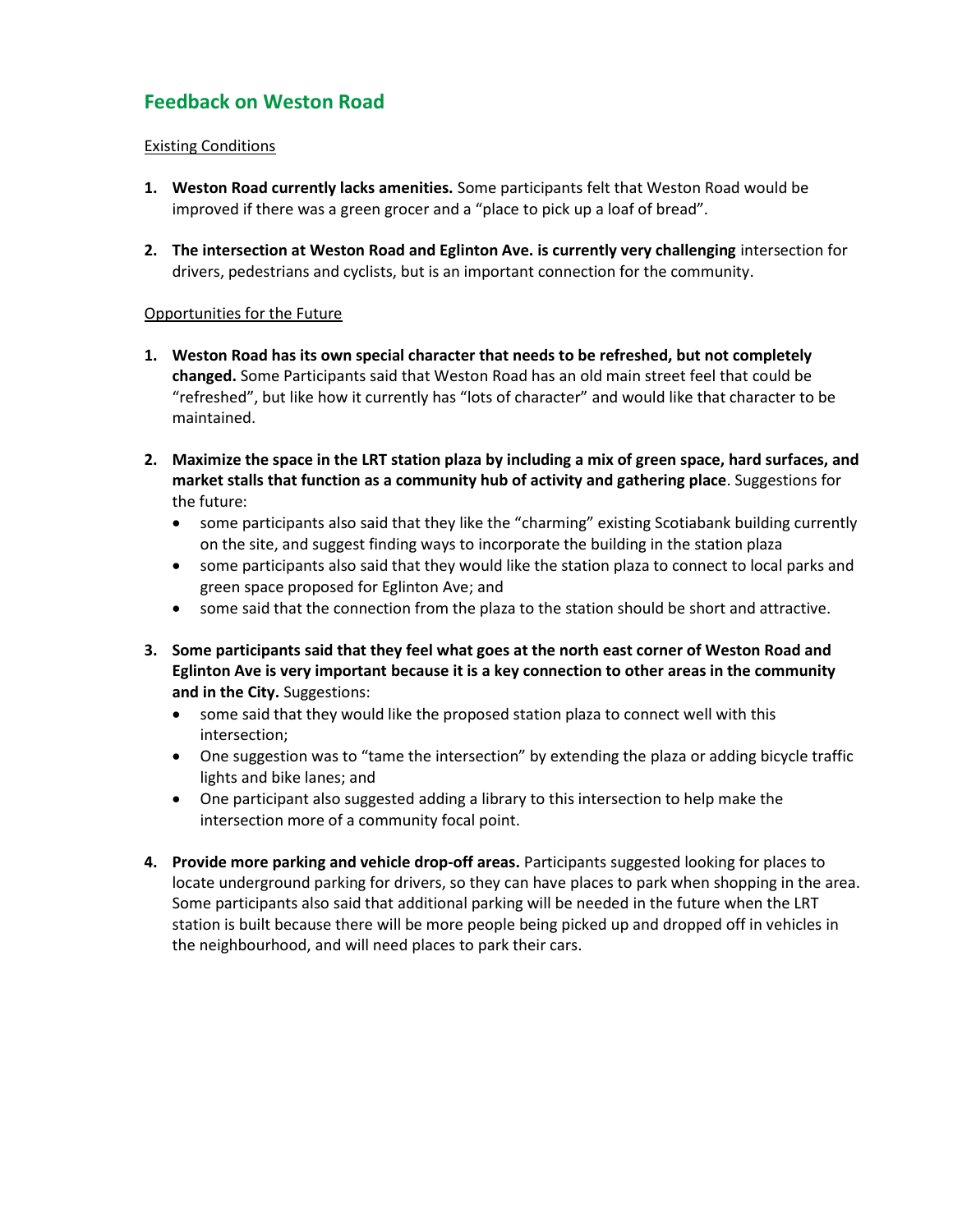### **Feedback on the Black Creek Business Area**

Existing Conditions

- **1.** Some participants said that there is little employment currently in the area, but feel that the area is important to maintain as employment lands.
- **2.** Some participants were concerned about selling land too soon before it reaches its highest value.
- **3.** Concerned about how land will be used if it is contaminated.

- **1. Very important to maintain this space as an industrial area.** Some participants were concerned that noise from industry may be an issue for neighbours and suggested looking for ways to reduce the level of noise to limit complaints from neighbours.
- **2. Increase amenities and public space in the area of the maintenance facility.** Participants suggested adding a bike lock-up station where people can park their bikes and get on the Eglinton LRT. Another suggestion was to provide more parking in the area by using space above the rail lines or above buildings.
- **3. Plenty of potential on Industry St., Ray Ave., and in the Black Creek Business Area to encourage more pedestrian activity.** Suggestions:
	- one participant suggested adding coffee shops and restaurants to encourage people to walk to the Black Creek Business Area;
	- others suggested adding small industry shops who may be less likely to complain about noise from the local industry, or adding a recreation centre; and
	- some participants also said they would like to see more development on the south side of the Black Creek Business Area.
- **4. Improve the streetscape to encourage people to use the space in the Black Creek Business area, and also to provide an incentive to potential investors.** Suggestions:
	- **s**ome participants said that they would like to see improvements to the streetscape along Industry St. and Eglinton Ave, and felt that unless the streetscape was upgraded, people may not use the space
	- some participants also felt that making the streets such as Bertal Road more attractive would help to enhance and preserve the employment area; and
	- another suggestion was to make the maintenance facility slightly smaller in order to make space for some additional retail space.
- **5. Improve connectivity throughout the area.** Some participants felt that there needs to be better connectivity through the Black Creek business area. One suggestion was to add bike lanes or multiuse paths throughout the corridor to connect the Black Creek Business Area with local parks for both cyclists and pedestrians.
- **6. Find creative ways to animate the site while maintaining the industrial land use.** One suggestion to help animate the site was to let people watch trains being washed and maintained through a type of display window.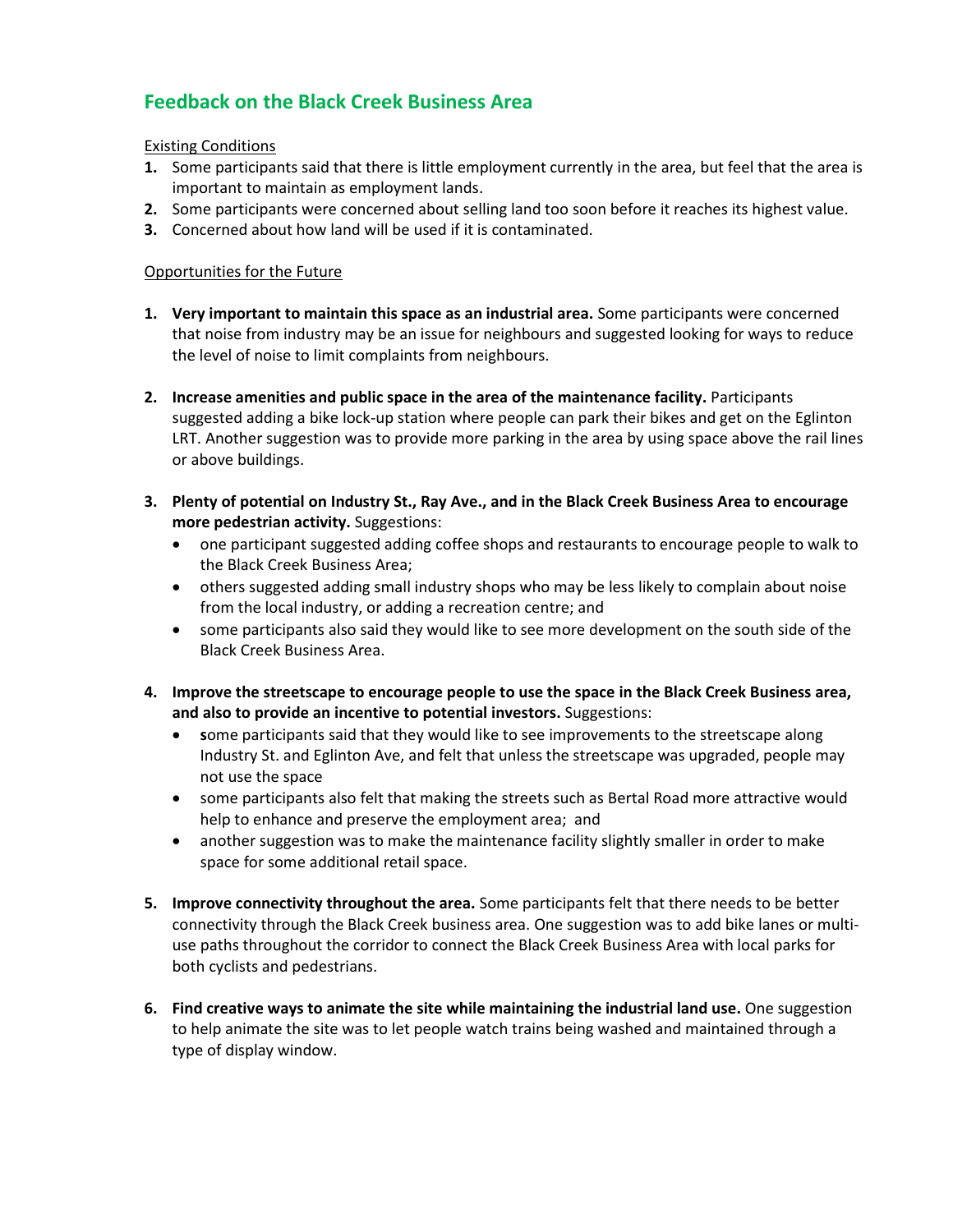# **Feedback on the Kodak Lands (LRT Station Site)**

- **1. Participants had several concerns about the proposed maintenance storage facility including its size, location, and potential noise impacts.** Suggestions:
	- some participants said that they felt the storage facility does not properly address Eglinton Avenue and that more attention should be given to looking at how the area could be enlivened and the effect of the rail infrastructure mitigated;
	- several others said that they were concerned about noise from vehicles turning into the storage facility; and
	- some participants suggested that sound barrier design be brought to the public for review and that the trees are preserved as noise mitigation measures and that blank walls be either minimized or covered.
- **2. Maintaining the Kodak building is very important.** Many participants said that they would like the Kodak building maintained and used as a community space. One of the project team members noted that a market analysis showed difficulty attracting users to this building. It was suggested that the Kodak building be made into a public space and access to the building should be made without having to pay a fare. One suggestion from the project team to workshop particpants was that the front of the building be used as office space while the back of the building serves as a type of "airy station entrance".
- **3. Mixed opinion on whether or not to add additional parking to the site.** Some participants felt that additional parking should be considered for the Kodak Lands. Others were concerned that adding more parking would have a "deadening" effect on the area and do not want additional parking.
- **4. Participants had some concerns about the proposed LRT station including safety at night outside of the station and the potential for it to be overcrowded**. Some participants said they were concerned that the entrance to the station site might be very isolated at night and suggested that lighting options for outside of the station be studied carefully to maximize safety.
- **5. Design the station to act as a connection within the neighbourhood.** Many participants said they felt the station should be a public space and the fare-paid area should not obstruct connections through the neighbourhood. Some participants also said that they would like the station to be LEED certified and as environmentally friendly as possible.
- **6. Concern from some about the proximity between the Kiss N' Ride and the bus loop.** Note that during the meeting a project team member said that all elements would tie together in the station mezzanine and that at-grade pedestrian crossing of the bus loop was considered operationally dangerous. There was also a comment from a participant that the bus-loop, although temporary, may be there for many years and should be well designed.
- **7. One participant asked if the existing stormwater pond would be relocated.** A member of the project team noted that it is likely that the pond can be moved to the east end of the site where it has a better chance of acting as habitat.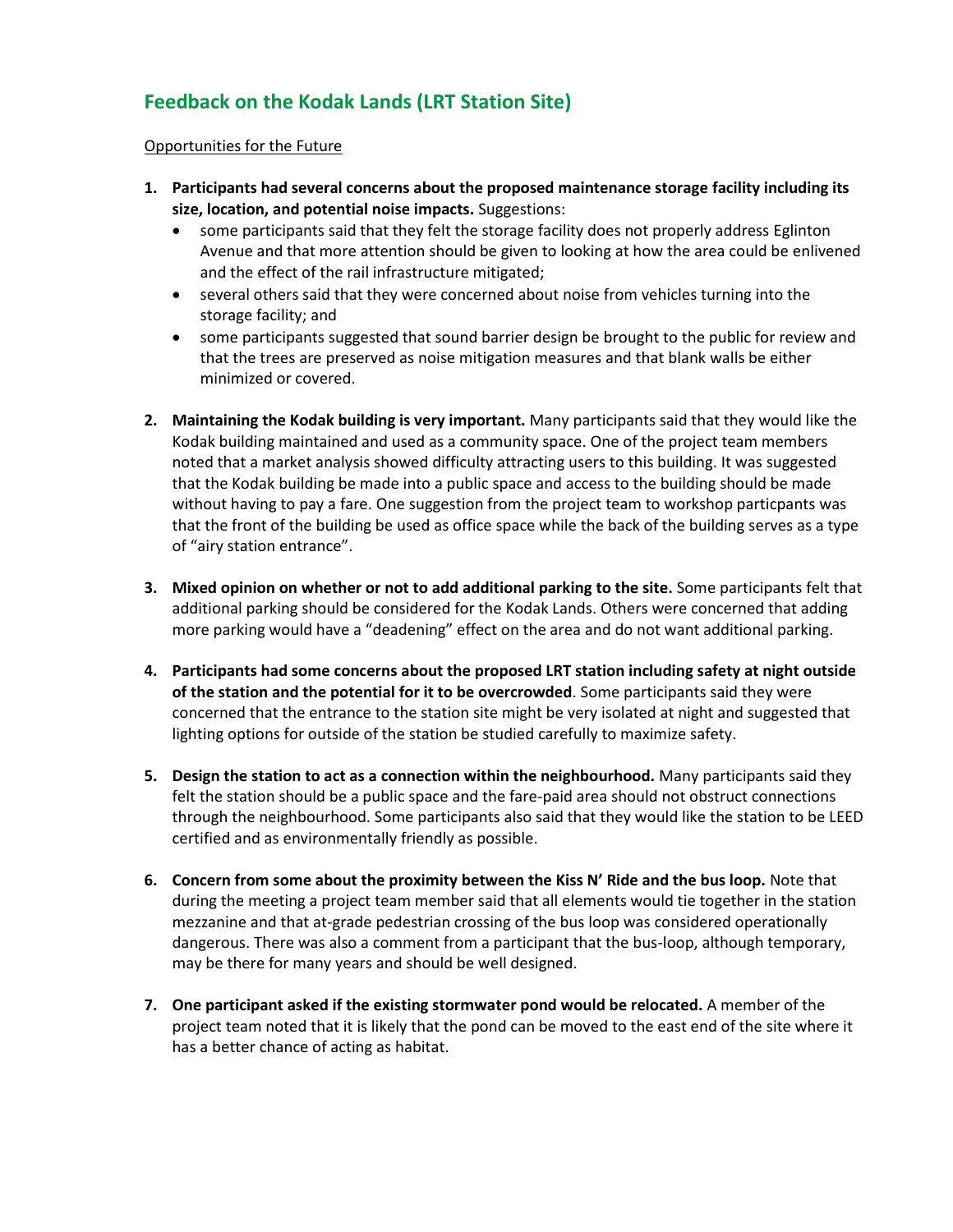### Other feedback

- **1. Several participants said they are supportive of having a new road or path through the Kodak Lands site.**
- **2. One participant asked if the bus terminal could be placed in the area needed for future LRV capacity.** Note that during the meeting a project team member said that they felt this space would be better used to create a new street through the site.

### **Eglinton Avenue and Black Creek Drive (No Frills Site)**

- **1. Very important to improve the crossing at Black Creek Dr. and Eglinton Ave. to connect the community centre to the LRT station.** Many participants said they feel this crossing is currently very unsafe and would like to see it improved.
- **2. Improve the edge of the site along Black Creek Dr**. Some participants said that the sidewalk is currently very narrow and the site needs to have a better relationship to the new community centre. Another suggestion was to include some public space on the site since it is near to the subway as well.
- **3. Maintain housing affordability**. Some participants said that the area should focus on maintaining affordability. Some participants noted that it is currently an affordable place to live and would like to see a mix of housing types included in new development in the future to encourage a mix of income types.
- **4. Keep the grocery store because it is very important for the neighbourhood but also include a mix of land uses on the site.** Some participants felt that adding diversity in the land uses on the site such as retail at street level with residential above would help "add life to the street", but noted that they would like a grocery store to remain.
- **5. Ensure that new retail does not take away from existing retail on Weston Road.** Many participants liked the idea of adding additional land uses to the site, and some noted that they did not want those additional uses to negatively impact existing local business.
- **6. Participants shared a number of ideas on ways to encourage active transportation in the area including:**
	- building pedestrian bridges across Eglinton Ave. and Black Creek Dr. to improve pedestrian safety and access to parks;
	- improving pedestrian safety at the intersection of Black Creek Dr. and Eglinton Ave. because current sidewalks are not sufficient; and
	- considering how bikes will enter the LRT station.
- **7. Important to work closely with the City to ensure the Mobility Hub plan is implemented.** Several participants said that they understand that some of the land being planned for through the Mobility Hub Study is privately owned, and would like to work closely with the City to ensure the plan is implemented through City processes.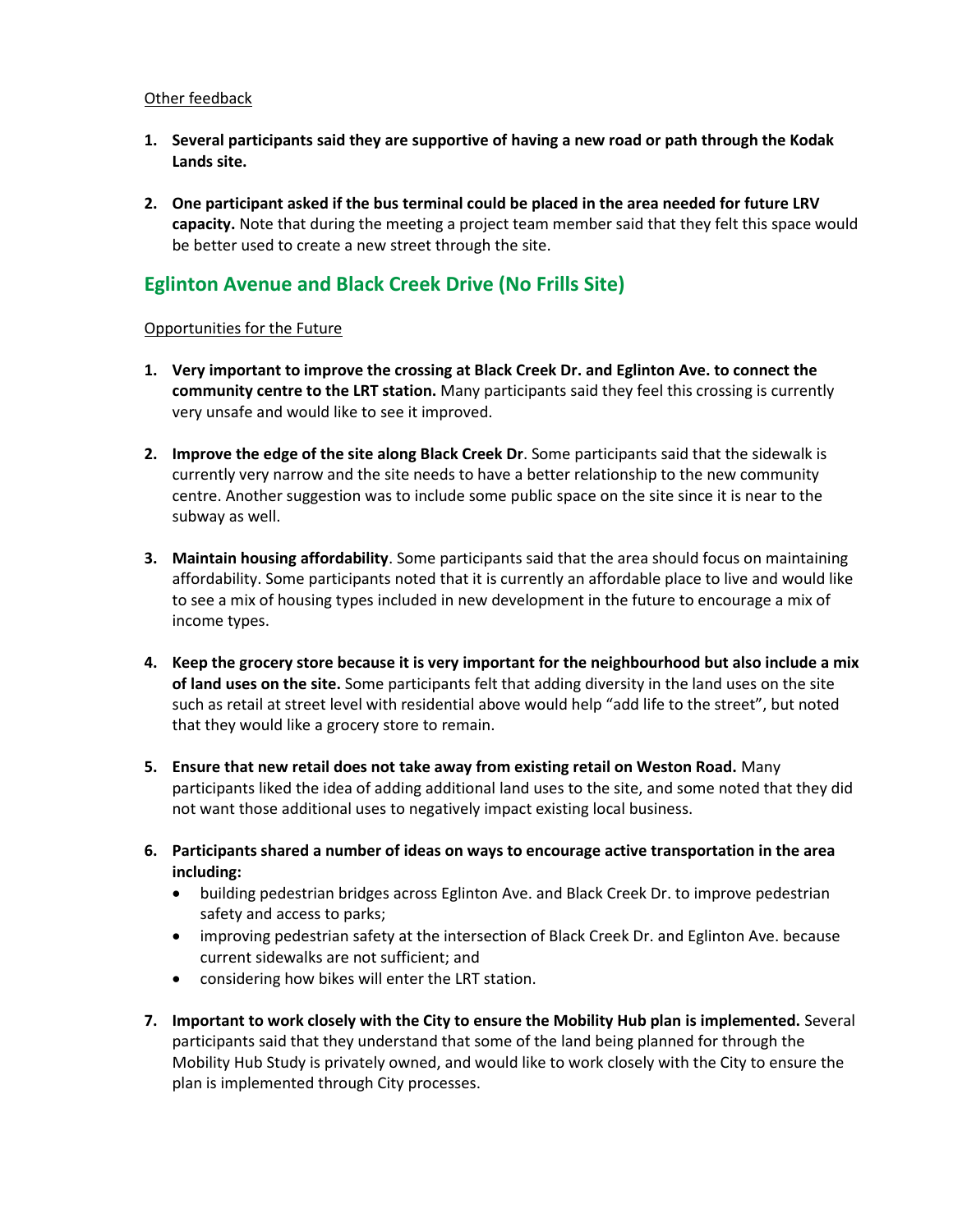### **8. Other Ideas**

- Desire for a station at Jane
- Desire for Metrolinx to pay for the streetscape between stations and west to Weston Road
- Want to know how privately owned land will follow plans created through this study.